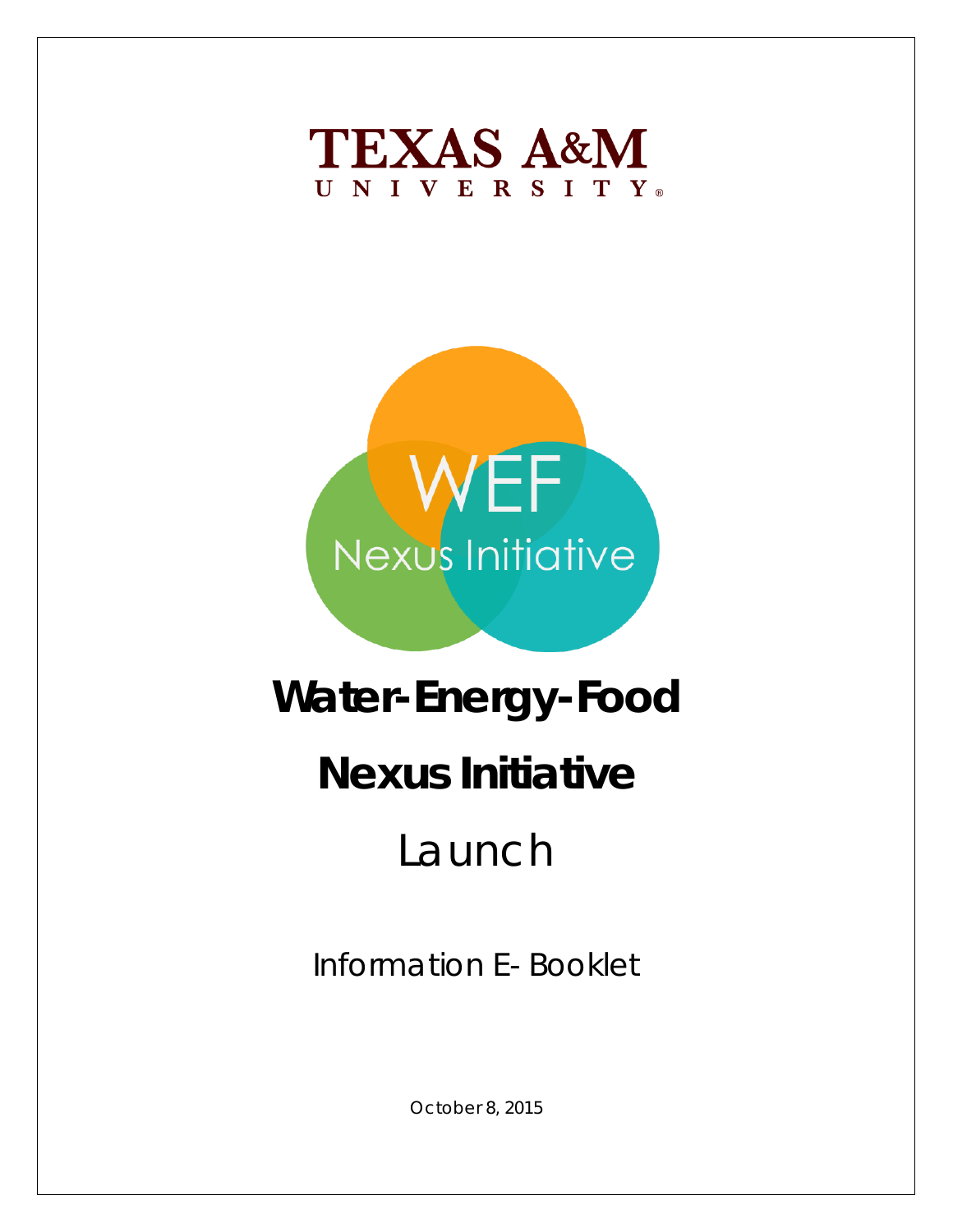# **The WEF Nexus Initiative is supported by:**

- Texas A&M University System, Office of the Vice Chancellor for Research
- Texas A&M University, Office of the Vice President for Research
- College of Engineering & Engineering and Experiment Stations (TEES)
- College of Agriculture & Life Sciences, AgriLife Research
- Bush School of Government and Public Service
- College of Geosciences

# **Table of Contents**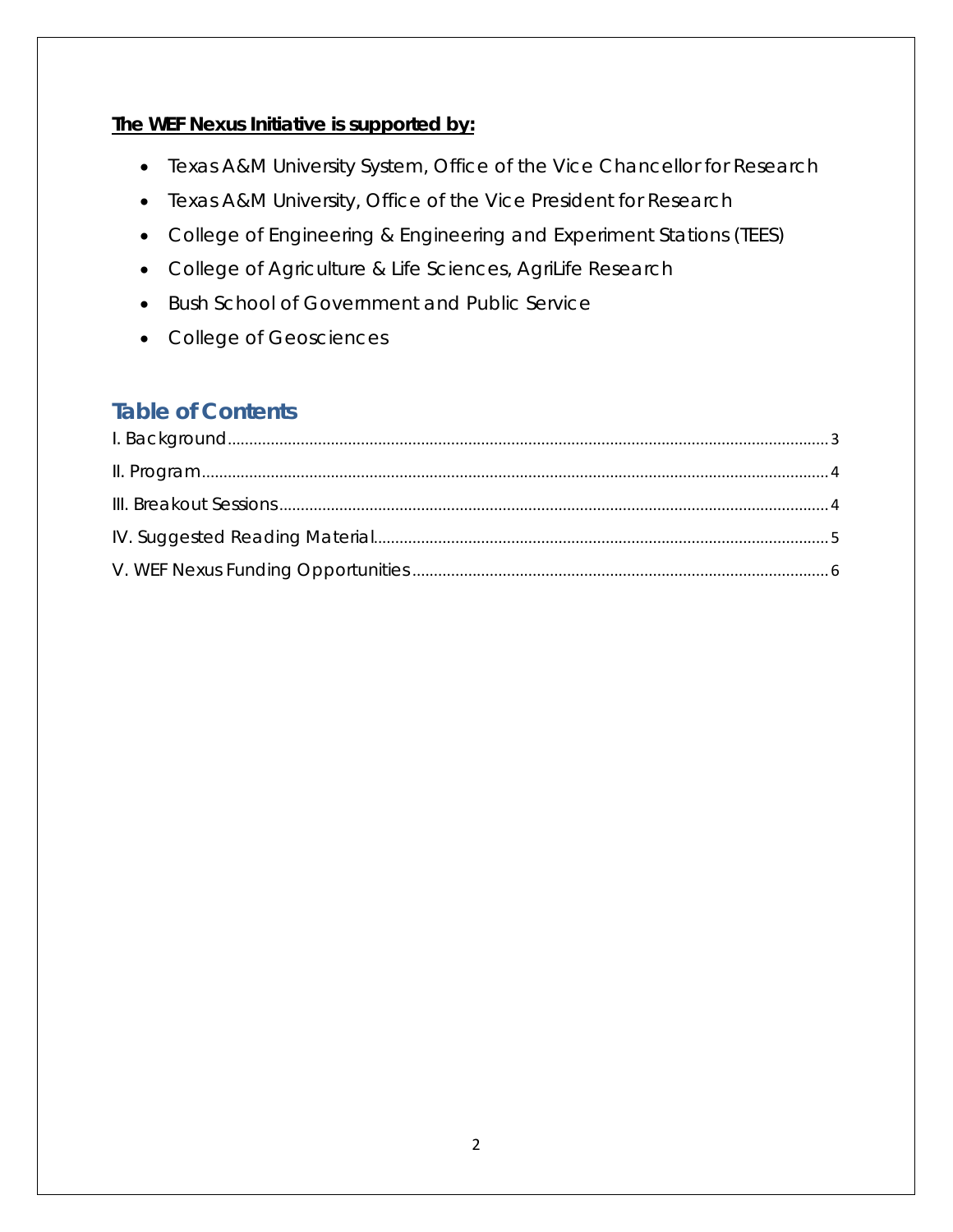# <span id="page-2-0"></span>**I. Background**

The WEF Nexus Initiative received seed support from the Texas A&M University System Office of the Vice Chancellor for Research, the Texas A&M University Office of the Vice President for Research, and the Offices of the Deans of the Colleges of Agriculture, Engineering, Geosciences and the Bush School of Government and Public Service. In this launch event, we seek to engage the water for energy, water for food, food for energy, big data, and systems and modeling communities. Each of these interface with the water-food-energy nexus and become part of the nexus community of practice within the Texas A&M System.

The WEF Nexus Initiative will leverage past efforts, existing capabilities, university knowledge, and future potential to identify and assess feasible implementation mechanisms to achieve water-energy-food (WEF) security through complex, integrated resource management. It will seek to create an improved evaluation basis that supports sound decision making, policy formation and planning through an integrated systems platform that facilitates and links the WEF complex. It is intended to raise awareness in academe, society, government, and industry of the need for simultaneous consideration of decisions on water, energy and food in a changing world. This initiative will identify and respond to local, regional, national and global WEF challenges, providing the data, analytical tools, and scientific knowledge that will lead to a better understanding of the WEF Resource interfaces. This in turn will help policy makers plan effectively to address the anticipated shortfalls in these primary resources in a non-stationary world. This effort also will contribute to a better understanding of the full life‐cycle footprint of food, water and energy resources, their products and services.

This initiative will build on ongoing, successful partnerships, regionally and nationally, in an effort to develop and implement new projects whose long term goal is enhancing these primary resources' security and sustainability. These outcomes are intended to develop a plan to upscale local outcomes for enhanced national and global security.

This workshop will include breakout sessions during which we expect to expand the intellectual capacity and scope of the TAMUS WEF nexus effort. We will also advance the analytics effort by identifying capabilities, gaps in needed areas and creating a broad nexus community of practice across TAMUS. It is intended that the outcomes of the one day workshop will generate specific projects and scientific groups that will produce concepts, with seed funding potential, that will help make Texas A&M more competitive in the nexus field and better prepared for the upcoming NSF, DoE, USDA and other agencies' nexus RFPs by identifying nexus research topics and effective working groups. Each topic will include champions who will coordinate larger efforts to identify potential sources for seed funding.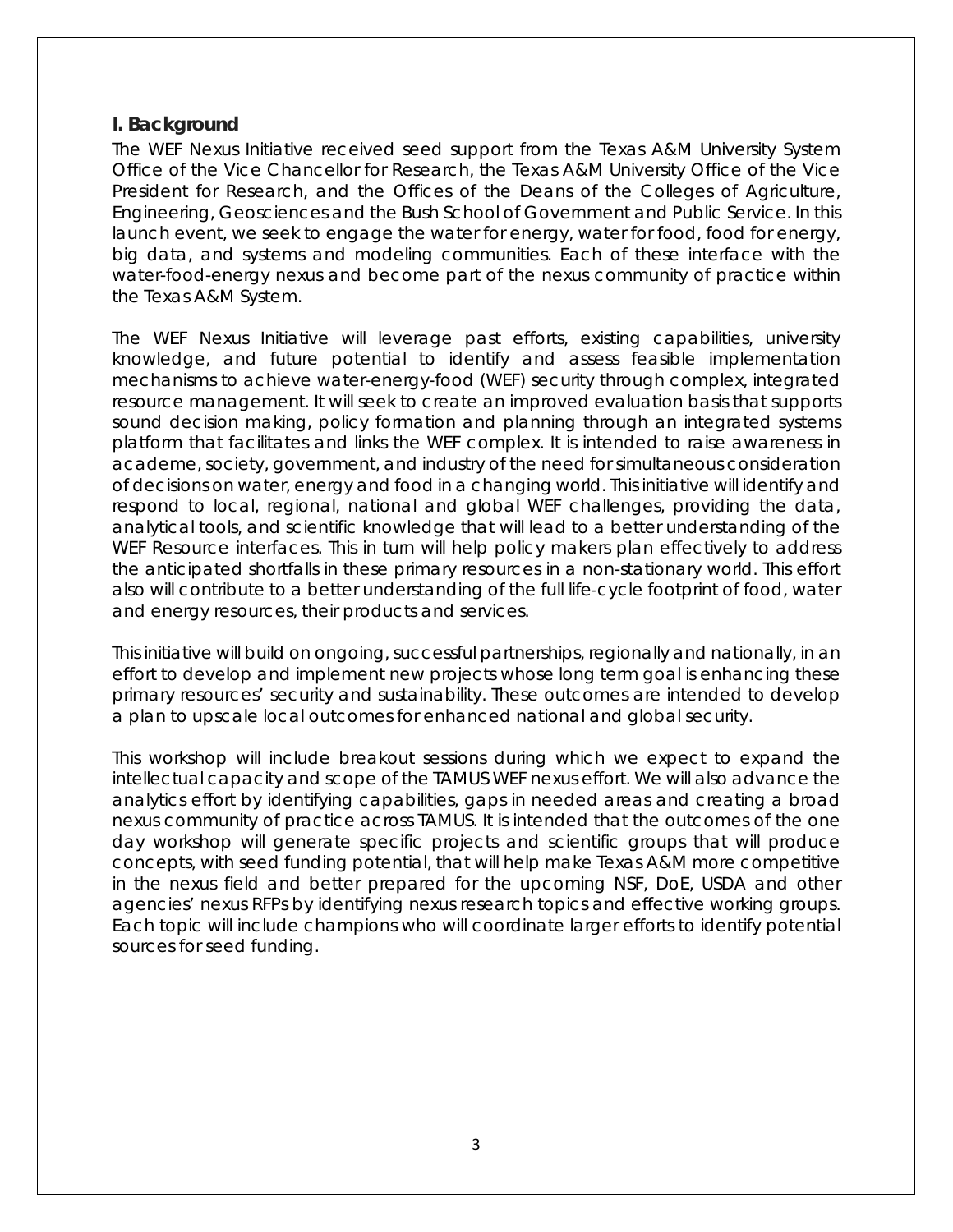# <span id="page-3-0"></span>**II. Program**

The workshop will take place on **October 8, 2015** workshop, *in the* **Memorial Student Center #2406 MSC** from **8:00-1:30**. This is the first step in engaging the wide range of TAMUS expertise on which to synergize. The agenda includes:

- 8:00-8:30 Coffee & Sign in
- 8:30-8:35 Welcome
- 8:35-9:00 TAMU Leadership Panel, Moderated by Ben Zoghi
- 9:00 9:30 Nexus Initiative Overview and workshop outcomes
- 9:30- 11:30 Breakout sessions & Moderators
	- 1) Energy Water: Christodoulos Floudas
	- 2) Water Food: Arnold Vedlitz & Ron Lacewell
	- 3) Food Energy: Elsa Murano
	- 4) Data and Analytics: Jack Baldauf
	- 5) Resource allocation / management / trade-offs: Bruce McCarl
- 11:30-12:30 Summary and conclusions
- 12:30-1:30 Lunch

#### <span id="page-3-1"></span>**III. Breakout Sessions**

#### **Session 1: Energy–Water**

technologies and practices leading to low carbon water generation and low water footprint energy systems

#### **Session 2: Water–Food**

technologies and practices to increase water productivity in food systems, cropping systems management. Eco-system implications of food and water management

#### **Session3: Food-Energy**

bio-fuel systems: processing, human & eco-system impact; energy for rural agriculture

#### **Session 4: Data and Analytics**

nexus tools, big data, multi-scale systems, systems analysis, processes and systems modeling

#### **Session5: Resource allocation/Management/Trade-offs**

resource allocation among multiple stakeholders with increasing demands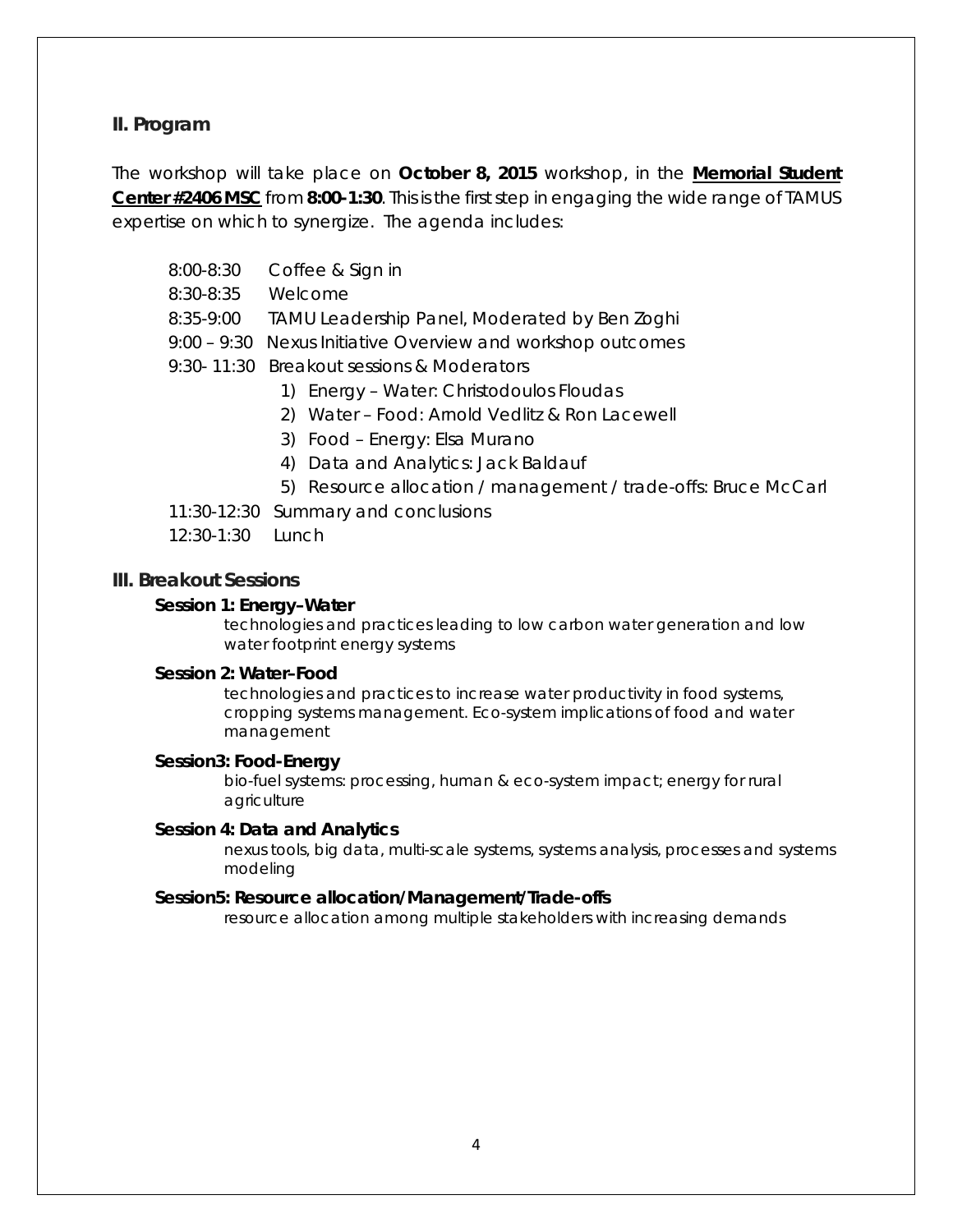# <span id="page-4-0"></span>**IV. Suggested Reading Material**

## **Session 1: Energy–Water**

- [Darwish, M.A, R.H. Mohtar, M. Chmeissani and Y. El-gendy \(2012\)](http://dx.doi.org/10.1080/19443994.2012.696409) **Desalting seawater in Qatar by renewable energy**, *[Desalination and Water Treatment](http://dx.doi.org/10.1080/19443994.2012.696409)*. 47: 279-294.
- Darwish, M.A. & Rabi Mohtar (2012) **[Qatar water challenges, Desalination and Water](http://wefnexus.tamu.edu/files/2015/01/Qatar_water_challenge_Journal_paper.pdf)  Treatment**[, DOI:10.1080/19443994.2012.693582.](http://wefnexus.tamu.edu/files/2015/01/Qatar_water_challenge_Journal_paper.pdf)

## **Session 2: Water–Food**

• Mohtar, Rabi H. (2015) **[Ven Te Chow Memorial Lecture: Localizing water and food](http://wefnexus.tamu.edu/files/2015/01/Ven-Te-Chow-Memorial-Lecture-WI-2015.pdf)  security**, *Water International*[, Vol. 40, No. 4, 559–567,](http://wefnexus.tamu.edu/files/2015/01/Ven-Te-Chow-Memorial-Lecture-WI-2015.pdf) http://dx.doi.org/10.1080/02508060.2015.1084209

# **Session 3: Food-Energy**

• [IRENA \(2015\), 'Renewable Energy in the Water, Energy & Food Nexus'.](http://www.irena.org/DocumentDownloads/Publications/IRENA_Water_Energy_Food_Nexus_2015.pdf)

# **Session 4: Data and Analytics**

- [Bassel T. Daher & Rabi H. Mohtar \(2015\)](http://wefnexus.tamu.edu/files/2015/09/Daher-Mohtar_WEFNexusTool2.pdf) **Water–energy–food (WEF) Nexus Tool 2.0: guiding integrative resource planning and [decision-making,](http://wefnexus.tamu.edu/files/2015/09/Daher-Mohtar_WEFNexusTool2.pdf)** Water International, [DOI:10.1080/02508060.2015.1074148](http://wefnexus.tamu.edu/files/2015/09/Daher-Mohtar_WEFNexusTool2.pdf)
- SEI (2014). **Water evaluation and planning**. Tool found on: <http://www.weap21.org/index.asp?action=200>
- **The Global Calculator** <http://uncached-site.globalcalculator.org/>
- FAO (2013). **An innovative accounting framework for the food-energy-water nexus** Retrieved from<http://www.fao.org/docrep/019/i3468e/i3468e.pdf>
- KTH (2013). **CLEWs – climate, land, energy and water strategies to navigate the nexus**. Last accessed on July 2, 2014. Retrieved from [http://www.kth.se/en/itm/inst/energiteknik/forskning/desa/researchareas/clews-climate](http://www.kth.se/en/itm/inst/energiteknik/forskning/desa/researchareas/clews-climate-land-energy-and-water-strategies-to-navigate-the-nexus-1.432255)[land-energy-and-water-strategies-to-navigate-the-nexus-1.432255](http://www.kth.se/en/itm/inst/energiteknik/forskning/desa/researchareas/clews-climate-land-energy-and-water-strategies-to-navigate-the-nexus-1.432255)
- SEI (2013). Long range energy alternatives planning system. Tool found on: [http://sei](http://sei-us.org/software/leap)[us.org/software/leap](http://sei-us.org/software/leap)
- (FAO, 2014**) Walking the Nexus Talk: Assessing the Water-Energy-Food Nexus** <http://www.fao.org/3/a-i3959e.pdf>

### **Session 5: Resource allocation/Management/Trade-offs**

- Mohtar, R.H. & Daher, B. (2014): **[A Platform for Trade-off Analysis and Resource Allocation:](http://wefnexus.tamu.edu/files/2015/01/20141216WaterEnergyFoodNexusQatarMohtarDaher.pdf)  [The Water-Energy-Food Nexus Tool and its Application to Qatar's Food Security](http://wefnexus.tamu.edu/files/2015/01/20141216WaterEnergyFoodNexusQatarMohtarDaher.pdf)** [part of [the 'Valuing Vital Resources in the Gulf' Series\], Chatham House.](http://wefnexus.tamu.edu/files/2015/01/20141216WaterEnergyFoodNexusQatarMohtarDaher.pdf)
- Rabi H. Mohtar, Bassel T. Daher (2012) **[Water, energy, and food: The Ultimate](http://wefnexus.tamu.edu/files/2015/01/Mohtar-Daher_Water-Energy-and-Food-The-Ultimate-Nexus.pdf)  Nexus** [Encyclopedia of Agricultural, Food, and Biological Engineering, Second Edition.](http://wefnexus.tamu.edu/files/2015/01/Mohtar-Daher_Water-Energy-and-Food-The-Ultimate-Nexus.pdf)  [DOI: 10.1081/E-EAFE2-120048376](http://wefnexus.tamu.edu/files/2015/01/Mohtar-Daher_Water-Energy-and-Food-The-Ultimate-Nexus.pdf)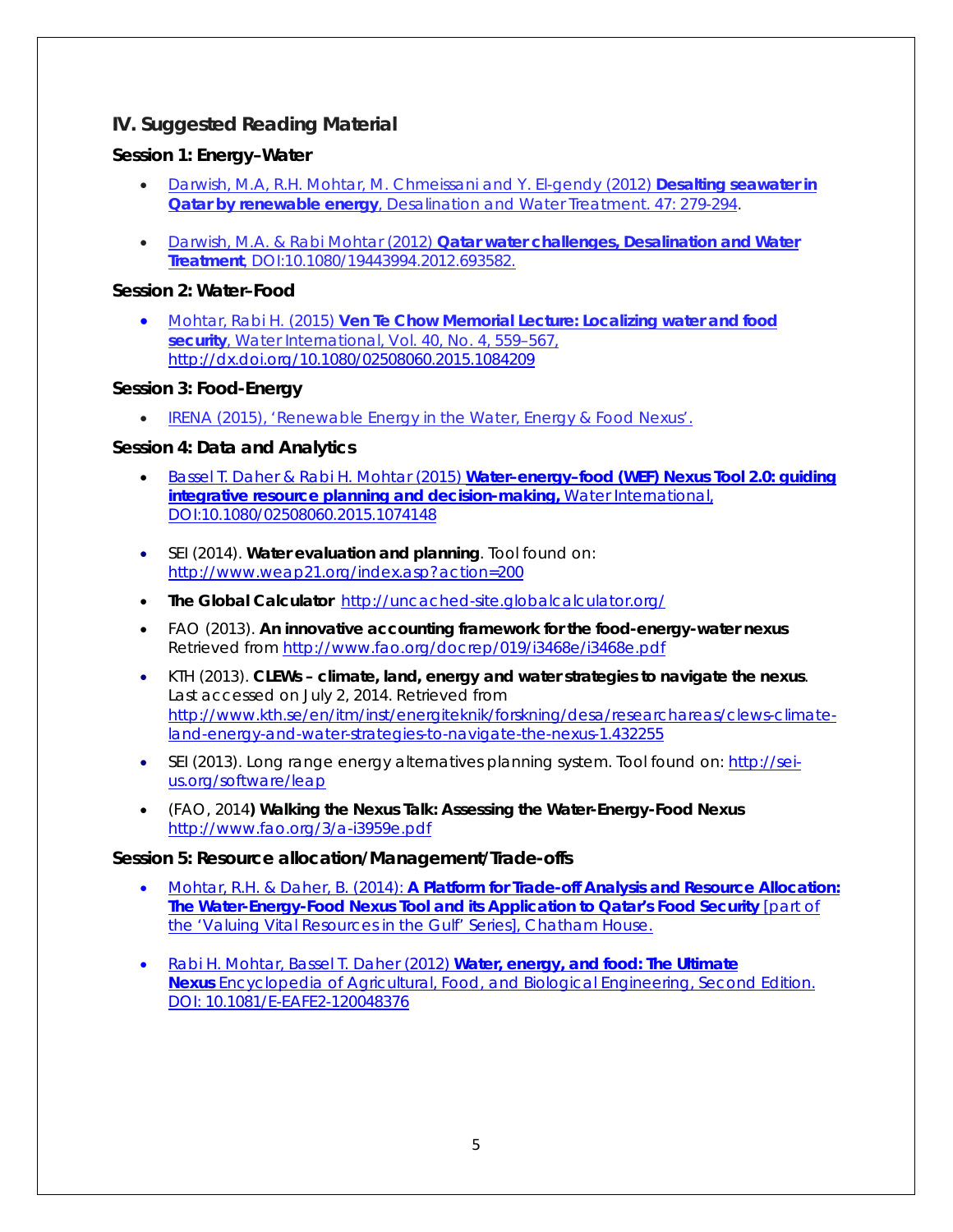# <span id="page-5-0"></span>**V. WEF Nexus Funding Opportunities Overview**

Table 1. Agriculture and Natural Resources Sciences in the FY 2016 Budget (budget authority in millions of dollars)

|                                                   | FY 2014 | FY 2015   | <b>FY 2016</b>  | Change FY 15-16      |         |
|---------------------------------------------------|---------|-----------|-----------------|----------------------|---------|
|                                                   | Actual  | Estimate: |                 | <b>Budget</b> Amount | Percent |
| <b>US Dept of Agriculture Budgets</b>             |         |           |                 |                      |         |
| Natl Institute of Food and Agr (NIFA)             | 1282    | 1295      | 1508            | 213                  | 16.4%   |
| Agriculture and Food Research Init (AFRI)         | 316     | 325       | 450             | 125                  | 38.5%   |
| Agricultural Research Service (ARS)               | 1122    | 1178      | 1397            | 219                  | 18.6%   |
| Economic Research Service (ERS)                   | 78      | 85        | 86              | 1                    | 1.2%    |
| Forest Service R&D                                | 300     | 301       | 297             | $-4$                 | $-1.3%$ |
| <b>NSF</b>                                        |         |           |                 |                      |         |
| Innovations at the Nexus of Food, Energy,         |         |           |                 |                      |         |
| and Water Systems (INFEWS)                        |         |           | 75              | 75                   |         |
| Integrative Organismal Systems (IOS)              | 215     | 214       | 215             | 1                    | 0.5%    |
| Dept of Energy, Office of Science                 |         |           |                 |                      |         |
| Biological & Environmental Research (BER)         | 594     | 592       | 612             | 20                   | 3.4%    |
| Energy-Water                                      | - -     | - -       | 12 <sup>1</sup> | 12                   |         |
| <b>U.S. Geological Survey (USGS)</b>              |         |           |                 |                      |         |
| <b>Water Resources</b>                            | 118     | 122       | 128             | 7                    | 5.7%    |
| U.S. Agency for International Development (USAID) |         |           |                 |                      |         |
| <b>Feed the Future</b>                            |         | 1000      | 978             | -22                  | 2.2%    |

Source: Agency budget justifications and other budget documents.

All figures rounded to the nearest million. Changes calculated from unrounded figures.

More on:<http://www.aaas.org/fy16budget/agriculture-and-natural-resources-fy-2016-budget>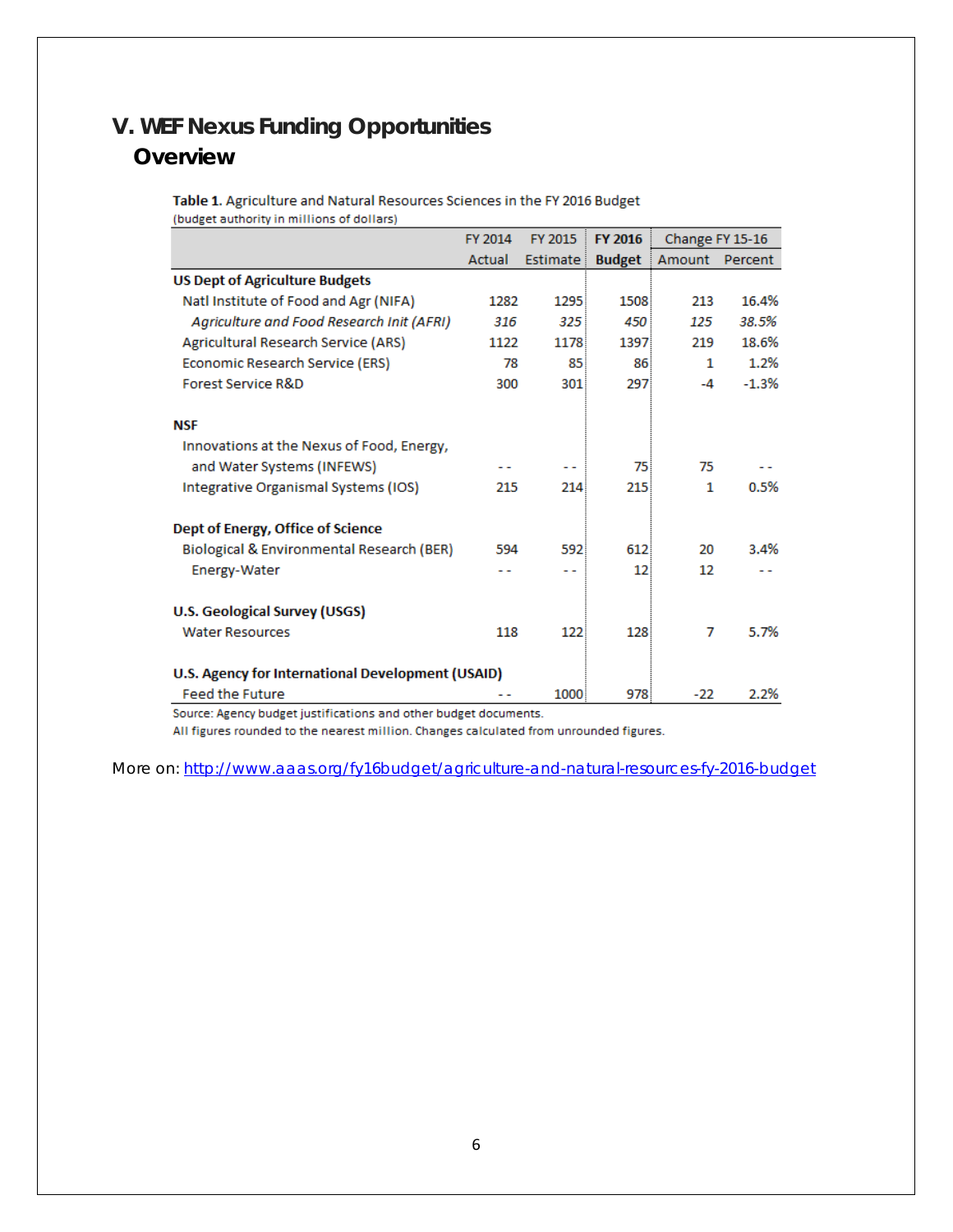

# **National Science Foundation**

- **[Dear Colleague Letter:](http://www.nsf.gov/pubs/2015/nsf15040/nsf15040.jsp)** [SEES: Interactions of Food Systems with Water and Energy](http://www.nsf.gov/pubs/2015/nsf15040/nsf15040.jsp)  **[Systems](http://www.nsf.gov/pubs/2015/nsf15040/nsf15040.jsp)**
- **[Dear Colleague Letter:](http://www.nsf.gov/pubs/2015/nsf15108/nsf15108.jsp)** [FY 2016 Innovations at the Nexus of Food, Energy and Water](http://www.nsf.gov/pubs/2015/nsf15108/nsf15108.jsp)  [Systems \(INFEWS\) Funding Opportunity on Nitrogen, Phosphorus, and Water](http://www.nsf.gov/pubs/2015/nsf15108/nsf15108.jsp)
- [Innovations at the nexus of food, energy, and water systems \(INFEWS\)](http://www.nsf.gov/about/budget/fy2016/pdf/37_fy2016.pdf) (**\$74,960,000)**
- Science & Technology Centers (STC)
- Engineering Research Centers (ERC)
- Funded 17 WEF Nexus Workshops in 2015
	- 1. [Food, Energy and Water Nexus in Sustainable Cities](https://owa.agnet.tamu.edu/owa/redir.aspx?C=uI5ZGVTW60CgrNdauJAx1ijG_6PIvtIILR_pCVZWUDmrYgoZTBW7E96oknqNw02HvJpKOIhdsLo.&URL=http://www.nsf.gov/awardsearch/showAward?AWD_ID%3d1541866%26HistoricalAwards%3dfalse)
	- 2. **Technology and Information Fusion Needs to Address the Food, Energy, Water** [Systems \(FEWS\) Nexus Challenges](https://owa.agnet.tamu.edu/owa/redir.aspx?C=uI5ZGVTW60CgrNdauJAx1ijG_6PIvtIILR_pCVZWUDmrYgoZTBW7E96oknqNw02HvJpKOIhdsLo.&URL=http://www.nsf.gov/awardsearch/showAward?AWD_ID%3d1541863%26HistoricalAwards%3dfalse)
	- 3. [Toward Food, Energy and Water Security in California under Changing Conditions:](https://owa.agnet.tamu.edu/owa/redir.aspx?C=uI5ZGVTW60CgrNdauJAx1ijG_6PIvtIILR_pCVZWUDmrYgoZTBW7E96oknqNw02HvJpKOIhdsLo.&URL=http://www.nsf.gov/awardsearch/showAward?AWD_ID%3d1541890%26HistoricalAwards%3dfalse)  [the Nexus Perspective](https://owa.agnet.tamu.edu/owa/redir.aspx?C=uI5ZGVTW60CgrNdauJAx1ijG_6PIvtIILR_pCVZWUDmrYgoZTBW7E96oknqNw02HvJpKOIhdsLo.&URL=http://www.nsf.gov/awardsearch/showAward?AWD_ID%3d1541890%26HistoricalAwards%3dfalse)
	- 4. [Workshop to explore the nexus between food, energy and water in a large](https://owa.agnet.tamu.edu/owa/redir.aspx?C=uI5ZGVTW60CgrNdauJAx1ijG_6PIvtIILR_pCVZWUDmrYgoZTBW7E96oknqNw02HvJpKOIhdsLo.&URL=http://www.nsf.gov/awardsearch/showAward?AWD_ID%3d1541694%26HistoricalAwards%3dfalse)  [international river system](https://owa.agnet.tamu.edu/owa/redir.aspx?C=uI5ZGVTW60CgrNdauJAx1ijG_6PIvtIILR_pCVZWUDmrYgoZTBW7E96oknqNw02HvJpKOIhdsLo.&URL=http://www.nsf.gov/awardsearch/showAward?AWD_ID%3d1541694%26HistoricalAwards%3dfalse)
	- 5. [Workshop on Migration, Climate Change and the Resilience of Regional Food,](https://owa.agnet.tamu.edu/owa/redir.aspx?C=uI5ZGVTW60CgrNdauJAx1ijG_6PIvtIILR_pCVZWUDmrYgoZTBW7E96oknqNw02HvJpKOIhdsLo.&URL=http://www.nsf.gov/awardsearch/showAward?AWD_ID%3d1541844%26HistoricalAwards%3dfalse)  [Water, and Energy Systems](https://owa.agnet.tamu.edu/owa/redir.aspx?C=uI5ZGVTW60CgrNdauJAx1ijG_6PIvtIILR_pCVZWUDmrYgoZTBW7E96oknqNw02HvJpKOIhdsLo.&URL=http://www.nsf.gov/awardsearch/showAward?AWD_ID%3d1541844%26HistoricalAwards%3dfalse)
	- 6. [Coupling Economic Models with Agronomic, Hydrologic, and Bioenergy Models for](https://owa.agnet.tamu.edu/owa/redir.aspx?C=uI5ZGVTW60CgrNdauJAx1ijG_6PIvtIILR_pCVZWUDmrYgoZTBW7E96oknqNw02HvJpKOIhdsLo.&URL=http://www.nsf.gov/awardsearch/showAward?AWD_ID%3d1541790%26HistoricalAwards%3dfalse)  [Sustainable Food, Energy, and Water Systems](https://owa.agnet.tamu.edu/owa/redir.aspx?C=uI5ZGVTW60CgrNdauJAx1ijG_6PIvtIILR_pCVZWUDmrYgoZTBW7E96oknqNw02HvJpKOIhdsLo.&URL=http://www.nsf.gov/awardsearch/showAward?AWD_ID%3d1541790%26HistoricalAwards%3dfalse)
	- 7. [Workshop to Identify Opportunities and Challenges for Nanotechnology to Optimize](https://owa.agnet.tamu.edu/owa/redir.aspx?C=uI5ZGVTW60CgrNdauJAx1ijG_6PIvtIILR_pCVZWUDmrYgoZTBW7E96oknqNw02HvJpKOIhdsLo.&URL=http://www.nsf.gov/awardsearch/showAward?AWD_ID%3d1541807%26HistoricalAwards%3dfalse)  [and Unify Food, Energy and Water Systems](https://owa.agnet.tamu.edu/owa/redir.aspx?C=uI5ZGVTW60CgrNdauJAx1ijG_6PIvtIILR_pCVZWUDmrYgoZTBW7E96oknqNw02HvJpKOIhdsLo.&URL=http://www.nsf.gov/awardsearch/showAward?AWD_ID%3d1541807%26HistoricalAwards%3dfalse)
	- 8. [Planned Migration as a Strategy to Sustain Agricultural Production](https://owa.agnet.tamu.edu/owa/redir.aspx?C=uI5ZGVTW60CgrNdauJAx1ijG_6PIvtIILR_pCVZWUDmrYgoZTBW7E96oknqNw02HvJpKOIhdsLo.&URL=http://www.nsf.gov/awardsearch/showAward?AWD_ID%3d1541799%26HistoricalAwards%3dfalse)
	- 9. [Development and Application of Analytical Tools in Support of Food-Energy-Water](https://owa.agnet.tamu.edu/owa/redir.aspx?C=uI5ZGVTW60CgrNdauJAx1ijG_6PIvtIILR_pCVZWUDmrYgoZTBW7E96oknqNw02HvJpKOIhdsLo.&URL=http://www.nsf.gov/awardsearch/showAward?AWD_ID%3d1541642%26HistoricalAwards%3dfalse)  [Nexus Planning](https://owa.agnet.tamu.edu/owa/redir.aspx?C=uI5ZGVTW60CgrNdauJAx1ijG_6PIvtIILR_pCVZWUDmrYgoZTBW7E96oknqNw02HvJpKOIhdsLo.&URL=http://www.nsf.gov/awardsearch/showAward?AWD_ID%3d1541642%26HistoricalAwards%3dfalse)
	- 10. ["Scaling Up" Urban Agriculture to Mitigate Food-Energy-Water Impacts](https://owa.agnet.tamu.edu/owa/redir.aspx?C=uI5ZGVTW60CgrNdauJAx1ijG_6PIvtIILR_pCVZWUDmrYgoZTBW7E96oknqNw02HvJpKOIhdsLo.&URL=http://www.nsf.gov/awardsearch/showAward?AWD_ID%3d1541838%26HistoricalAwards%3dfalse)
	- 11. [Closing the Human Phosphorus Cycle](https://owa.agnet.tamu.edu/owa/redir.aspx?C=uI5ZGVTW60CgrNdauJAx1ijG_6PIvtIILR_pCVZWUDmrYgoZTBW7E96oknqNw02HvJpKOIhdsLo.&URL=http://www.nsf.gov/awardsearch/showAward?AWD_ID%3d1542770%26HistoricalAwards%3dfalse)
	- 12. [Developing Intelligent Food, Energy, and Water Systems \(DIFEWS\)](https://owa.agnet.tamu.edu/owa/redir.aspx?C=uI5ZGVTW60CgrNdauJAx1ijG_6PIvtIILR_pCVZWUDmrYgoZTBW7E96oknqNw02HvJpKOIhdsLo.&URL=http://www.nsf.gov/awardsearch/showAward?AWD_ID%3d1541880%26HistoricalAwards%3dfalse)
	- 13. Water- [and Energy-efficient Food Production: Solutions for America's Bread Basket](https://owa.agnet.tamu.edu/owa/redir.aspx?C=uI5ZGVTW60CgrNdauJAx1ijG_6PIvtIILR_pCVZWUDmrYgoZTBW7E96oknqNw02HvJpKOIhdsLo.&URL=http://www.nsf.gov/awardsearch/showAward?AWD_ID%3d1541868%26HistoricalAwards%3dfalse)
	- 14. [Food-Energy-Water infrastructure systems, engineering solutions and institutions](https://owa.agnet.tamu.edu/owa/redir.aspx?C=uI5ZGVTW60CgrNdauJAx1ijG_6PIvtIILR_pCVZWUDmrYgoZTBW7E96oknqNw02HvJpKOIhdsLo.&URL=http://www.nsf.gov/awardsearch/showAward?AWD_ID%3d1541771%26HistoricalAwards%3dfalse)
	- 15. [Food-Energy-Water Nexus Workshop to Develop System Approaches and](https://owa.agnet.tamu.edu/owa/redir.aspx?C=uI5ZGVTW60CgrNdauJAx1ijG_6PIvtIILR_pCVZWUDmrYgoZTBW7E96oknqNw02HvJpKOIhdsLo.&URL=http://www.nsf.gov/awardsearch/showAward?AWD_ID%3d1541883%26HistoricalAwards%3dfalse)  [Sustainability Metrics for Evaluation](https://owa.agnet.tamu.edu/owa/redir.aspx?C=uI5ZGVTW60CgrNdauJAx1ijG_6PIvtIILR_pCVZWUDmrYgoZTBW7E96oknqNw02HvJpKOIhdsLo.&URL=http://www.nsf.gov/awardsearch/showAward?AWD_ID%3d1541883%26HistoricalAwards%3dfalse)
	- 16. [A Workshop to identify interdisciplinary Data Science approaches and challenges to](https://owa.agnet.tamu.edu/owa/redir.aspx?C=uI5ZGVTW60CgrNdauJAx1ijG_6PIvtIILR_pCVZWUDmrYgoZTBW7E96oknqNw02HvJpKOIhdsLo.&URL=http://www.nsf.gov/awardsearch/showAward?AWD_ID%3d1541876%26HistoricalAwards%3dfalse)  [enhance understanding of Interactions of Food Systems and Water Systems](https://owa.agnet.tamu.edu/owa/redir.aspx?C=uI5ZGVTW60CgrNdauJAx1ijG_6PIvtIILR_pCVZWUDmrYgoZTBW7E96oknqNw02HvJpKOIhdsLo.&URL=http://www.nsf.gov/awardsearch/showAward?AWD_ID%3d1541876%26HistoricalAwards%3dfalse)
	- 17. [A sustainable rural framework workshop for the upper Great Plains](https://owa.agnet.tamu.edu/owa/redir.aspx?C=uI5ZGVTW60CgrNdauJAx1ijG_6PIvtIILR_pCVZWUDmrYgoZTBW7E96oknqNw02HvJpKOIhdsLo.&URL=http://www.nsf.gov/awardsearch/showAward?AWD_ID%3d1541736%26HistoricalAwards%3dfalse)